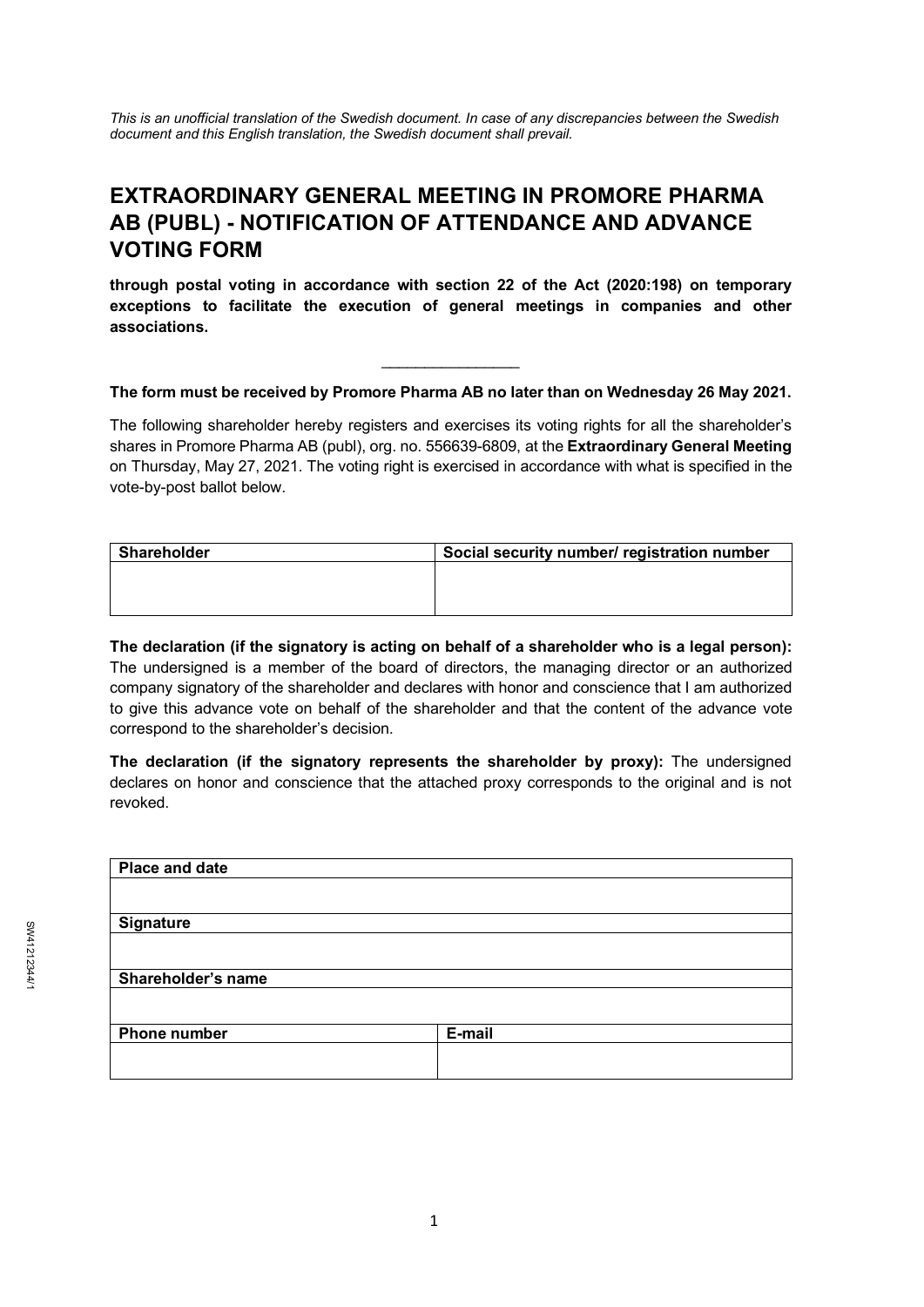## **Instructions to vote by post**

- Fill in all the information above.
- Complete the vote-by-post ballot below.
- Send the completed voting form by e-mail to [shareholders@promorepharma.com](mailto:shareholders@promorepharma.com) or by mail to Promore Pharma AB (publ), "EGM", Fogdevreten 2, SE-171 65 Solna, Sweden.
- If the shareholder is a natural person who personally votes in advance, it is the shareholder himself who must sign at the above Signature. If the advance vote is cast by a proxy for a shareholder, it is the proxy that must sign. If the advance vote is given by someone who is entitled to act on behalf of the shareholder, that person shall sign.
- If the shareholder votes in advance by proxy, a signed and dated power of attorney shall be appended to the advance voting form. Forms of power-of attorney in Swedish and English are available on the Company's website, www.promorepharma.com. The power-of-attorney may also be obtained at the Company in Solna. A legal entity shall append a verified copy of the registration certificate or an equivalent authority document for the legal entity to the advance voting form. The registration certificate and the power-of-attorney may not be older than one year. However, a longer period of validity may be specified on the power-of-attorney, although no longer than five years from the date of issue.
- **Note that a shareholder whose shares are nominee-registered must register the shares in his own name in order to vote. Instructions on this can be found in the notice to the Extraordinary General Meeting.**

The shareholder cannot give instructions other than to mark one of the specified response options below at the respective item in the vote-by-post ballot. If the shareholder wishes to abstain from voting on any item, please refrain from selecting an alternative. If the shareholder has provided the form with special instructions or conditions, or amended or supplemented the printed text, the vote (i.e. the advance vote in its entirety) is invalid. Only one form per shareholder will be considered. If more than one form is submitted, only the most recently dated form will be considered. If two forms have the same date, only the form most recently submitted to the Company will be considered. Incomplete or incorrectly filled forms may be left without consideration.

The advance voting form, with any appended authorization documents, must be submitted to the Company no later than on Wednesday, May 26, 2021. An advance vote can be withdrawn until Wednesday, May 26, 2021 by contacting the Company via e-mail [shareholders@promorepharma.com](mailto:shareholders@promorepharma.com) or by post to Promore Pharma AB (publ), "EGM", Fogdevreten 2, SE-171 65 Solna, Sweden.

For complete proposals for resolutions, please see the notice and other Meeting documents on the Company's website, www.promorepharma.com.

For information on how personal data is processed in relation to the Meeting, see the privacy notice available on Euroclear's website: https://www.euroclear.com/dam/ESw/Legal/Privacy-notice-bolagsstammorengelska.pdf.